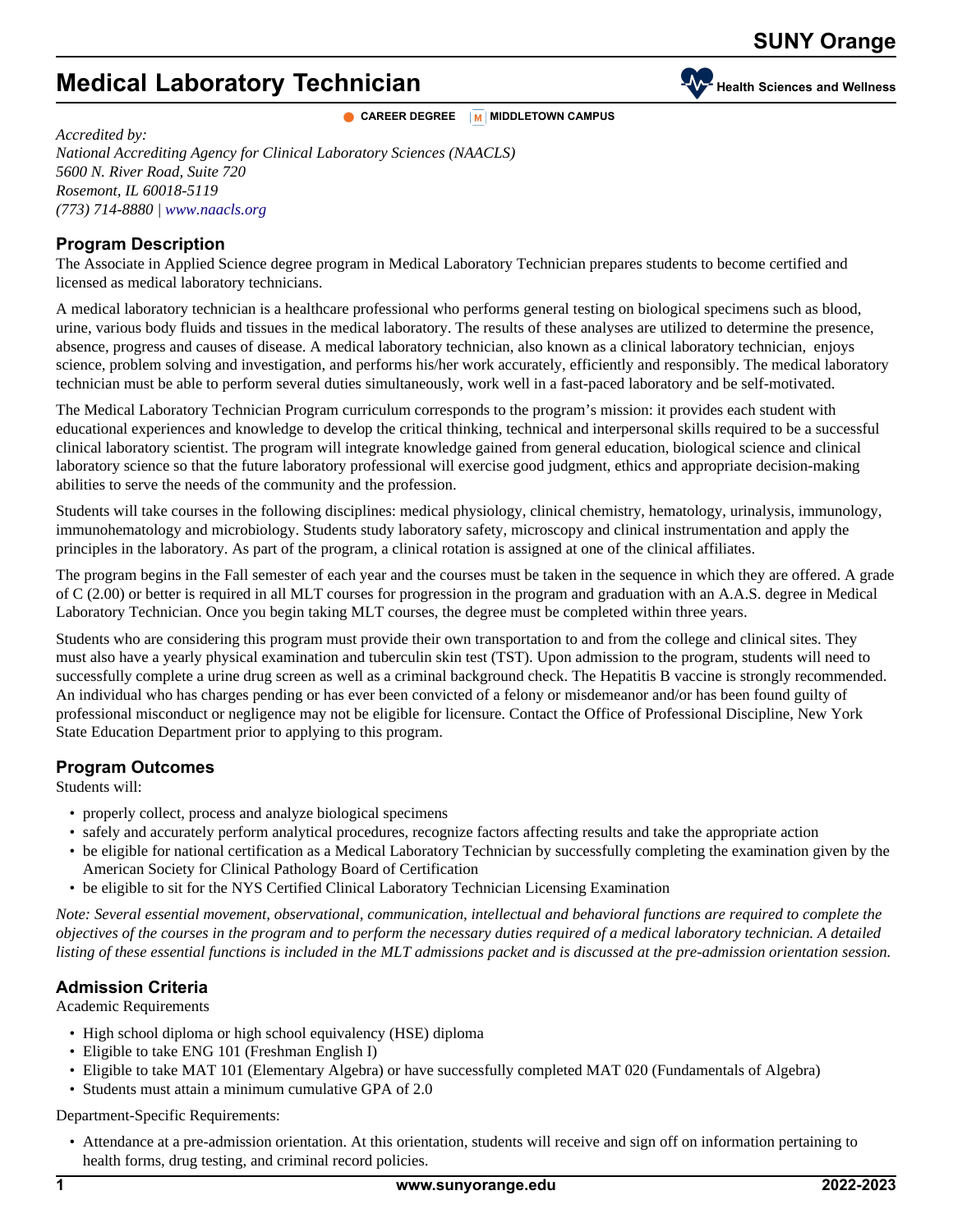## **SUNY Orange**

*Note: Admission to this program is selective. In addition to an application to the College, students must apply for acceptance into this program through the Admissions Office. Consideration for admission is based on the completion of all mandatory academic and departmental-specific requirements, highest combination of CGPA and credits completed towards the degree, Orange County residency and seat availability. All requirements must be completed and an eligibility form must be submitted to the Admissions Office before February 1 in order for a student to be considered for acceptance into this program for the Fall semester.*

## **Transfer Options**

This degree program prepares students for immediate entry into the workplace. Consult the CLS department for more information regarding further educational opportunities in this profession.

## **Your Career Coach**

Career opportunities exist in the following fields:

- hospitals
- doctors' offices
- reference laboratories
- food/cosmetic industries
- pharmaceuticals
- veterinary laboratories
- research
- sales and marketing
- industry
- forensics
- teaching
- management
- field service
- information technology

[Explore careers with Career Coach](https://sunyorange.emsicc.com/?radius=®ion=Orange%20County%2C%20NY)

#### **Medical Laboratory Technician Gateway Courses:**

- Gateway courses: MLT 105
- Key courses: MLT 101, MLT 102, MLT 103, MLT 104, MLT 105, MLT 203, MLT 207, MLT 208, MLT 209, MLT 200, MLT 212, MLT 251, MLT 252
- Electives: Social Studies Electives (Two)

*Courses above have been recommended by the department to help introduce you to the program (Gateway courses) and guide you in selecting courses that will provide you with the best academic experience (Key courses and suggested Electives).*

## **First Semester**

| Course #       | <b>Course Name</b>                        | P, C, P/C | $\bf Cr$ |
|----------------|-------------------------------------------|-----------|----------|
| <b>ENG 101</b> | Freshman English 1                        |           |          |
| <b>CHM 103</b> | <b>Applied Chemistry 1</b>                | P/C       |          |
| MAT            | Math (Elementary Algebra or Higher)       |           |          |
| <b>MLT</b> 101 | <b>Fundamentals of Medical Physiology</b> |           | 4        |
| <b>MLT</b> 103 | Immunology                                |           |          |
| <b>MLT</b> 105 | Intro to Lab Science                      |           |          |
|                | <b>Total Semester Credits</b>             |           | 18       |

#### **Milestones**

#### **During this semester, students should:**

- Meet with an advisor and schedule next semester classes
- You must pass each course in each semester with a 75 or higher in order to progress in the program; there is only one repeat allowed for each class not successfully completed

## **Second Semester**

| Course #       | <b>Course Name</b>         | P, C, P/C | $\mathbf{C}$ r |
|----------------|----------------------------|-----------|----------------|
| <b>ENG 102</b> | Freshman English 2         |           |                |
|                | Social Science Elective    |           |                |
| <b>CHM 104</b> | <b>Applied Chemistry 2</b> |           |                |
| <b>MLT</b> 102 | Urinalysis and Body Fluids |           |                |